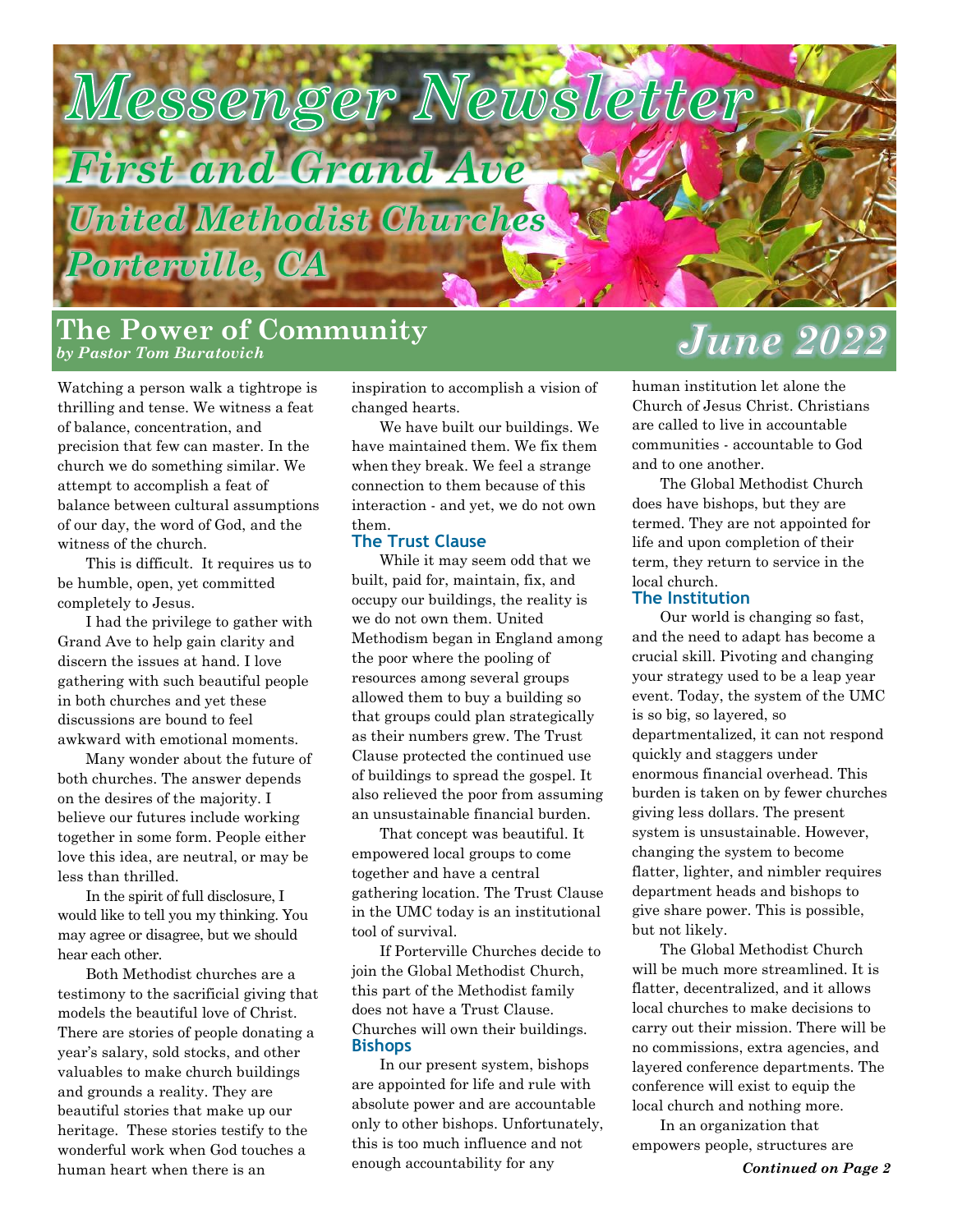# **Youth Ministry**

*"being confident of this, that he who began a good work in you will carry it on to completion until the day of Christ Jesus."* Philippians 1:6

#### Dear Graduates,

When you read this, many of you would have already put on your cap and gown, gathered with your classmates with deep excitement about what is to come next, and proudly walked across the stage as you receive your hard-earned diploma. You are most likely filled with mixed emotions. On the one hand you are joyful that this part of your journey in education has concluded. You had some fun and challenging experiences throughout grade school, played sports or participated in band, and made friends who you pray will be by your side for the rest of your lives. On the other hand, you may we worried about that gnawing inside of you that is always reminding you that this is not the end, but instead is the beginning of your next chapter in life.

Some of you will be going into high school next school year. This is a fun and challenging step in your education process. I encourage each of you to allow yourselves to be open to the new adventures that await you. You may want to try a new sport, join the band, start a club or become a member of an existing one. Whatever it is that you choose, remember that we are told in God' Word that, "I can do all things through Christ who strengthens me." This verse in Philippians tells us that our strength to accomplish goals that line up with God's will for our lives comes from Christ. The same Jesus that fed the hungry, healed the sick, and died on a cross and rose from the grave, blesses each and every believer with the strength we need to get the job done. Isn't that amazing? So, get out there, be confident in the Lord, trusting in Him to be all you need to

be to reach your full potential.

For those of you who have graduated high school and are venturing into your college career or joining the work force or military, many options await you. At this age, a majority of your decisions about school and work are not permanent and you may change course many times over until you find the special place where you are confident the Lord has desired you to be. What I say to you is this, enjoy the journey, learn from your mistakes, and never allow yourself to settle for less than God has planned for you. Each of you were created by God on purpose and for a purpose. In Proverbs we read a valuable verse that I want you to remember on your journey, Proverbs 16:3 instructs us to, *"Commit to the Lord whatever you do, and he will establish your plans."* If your life and decisions you make in your future are focused on Jesus and His work in your life, you are set up for success in a way that is beyond financial and worldly, you are on a Heavenly mission that can impact everyone on your path. Memorize this verse and repeat it to yourselves often, it's truth will

#### **The Power of Community continued from page 1** *by Pastor Tom Buratovich*

flatter. People feel their contribution is felt, needed, and appreciated.

I do not want to portray our choice as a silver bullet. It will still be our task to reach a community that we have struggled to meet effectively. We have a choice and we should honor whatever choice we make. The UMC has had moments where part of it has split off, and it led many times to a correction. Even if we had to leave our building and meet in park, I would hope that we would have the same sense that God is with us. We are the church not because of the building but by the presence of God's Spirit and that Spirit swelling in power when we gather. We will continue to walk the tightrope of faith, obedience, and peace as God mends the very fabric of our souls and our hearts together.

bless you. I am excited for your future.

We all here at Grand Avenue UMC want to share with each graduate how proud we are of your accomplishments. Many of us have been praying for you for many years and will continue to do so. Remember, no matter where you go or where you lay your head, you will always have a home at Grand Avenue. Blessings.

God is Love, *Ryan Ridenour*



*Congratulations Graduates* **High School** Shirley Gutierrez Phoebe Mora Alejandro Martinez

> **8th Grade Promotion** Sam Ruiz

> **6th Grade Promotion** Carly Ruiz MaKenna Garcia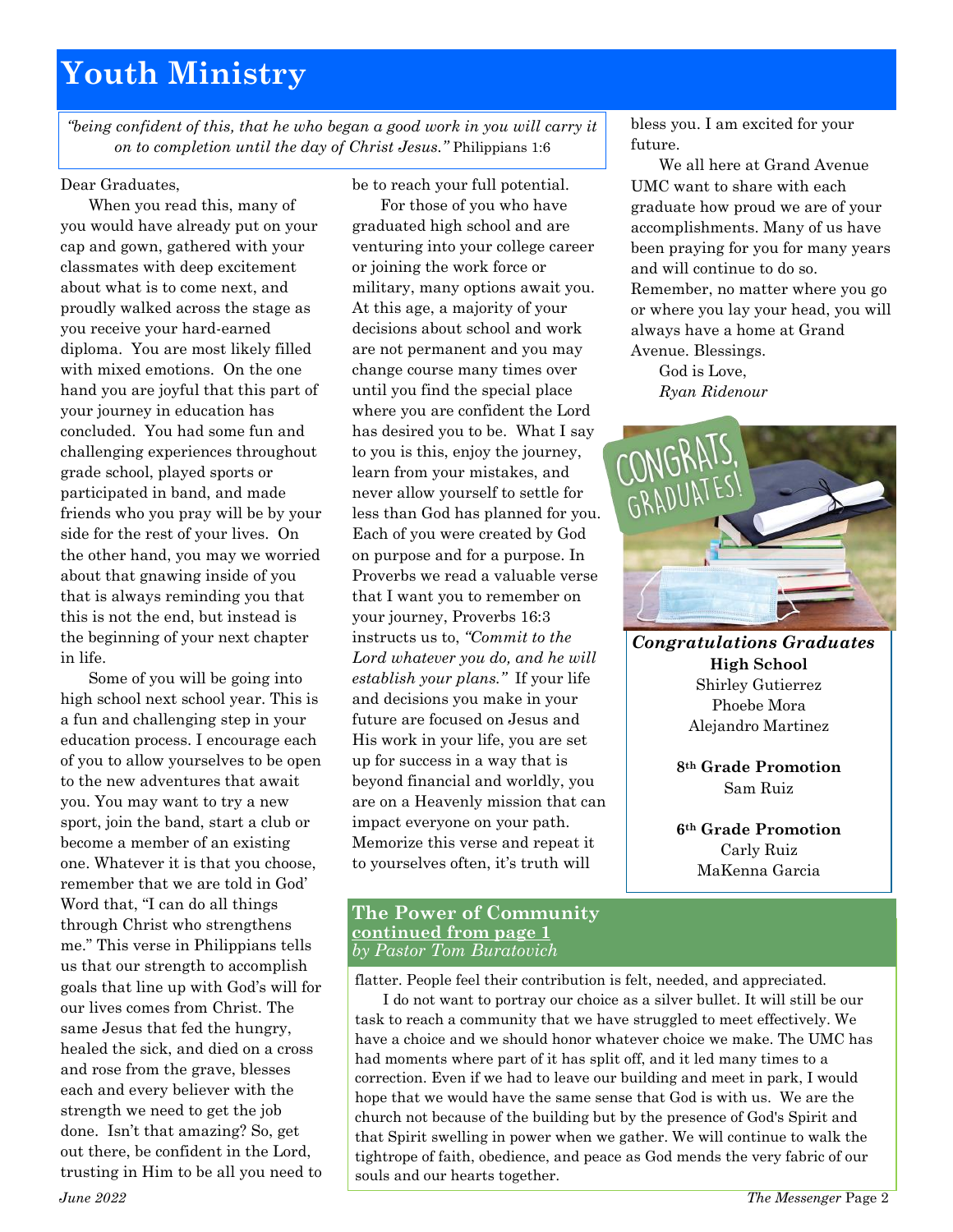# **HayDay VBS**

Yay! June is here. "Yay" rhymes with "hay" and what does that mean? It means that it is VBS time. Yay! VBS is this month!!! June 16 and 17, Thursday and Friday, VBS will be held at Grand Ave Church from 9:00 to 11:00 a.m.. There will be a VBS Sunday Celebration on Sunday June 19, at Grand Ave at 10:00 a.m.. At the same time, we will also have a Father's Day Celebration.

HayDay VBS is a farm themed VBS. We are going to have a lot of fun down on the farm learning about how Jesus will always love us. We will look at two stories from the Bible about some men that made some mistakes, but even though they did, Jesus never stopped loving them. These stories show us that even if we make mistakes, Jesus is not going to stop loving us either.

The story of Zacchaeus is the first day. Zacchaeus was a tax collector. He did not always do the right thing. His tax collecting was always more profitable for himself. When he decided to change his life, Jesus was right there for him. Jesus helped him and forgave him for his wrong doings. Most of all, Jesus showed Zacchaeus that He loved him. That means that He loves us too, when we do wrong. Yay! Jesus will always love us!

On the second day, we will learn about Peter. We will follow him through the last days of Jesus's life. Christ knew, and told Peter that he would deny Jesus three times before the rooster crowed, and he did. Peter was filled with guilt, but Jesus forgave him before Peter even denied him. Jesus showed Peter how much He loved him and that no matter what, Jesus would always love him. Yay! Jesus will always love us!



Along with these wonderful Bible stories, there will be beautiful praise music. We will have so much fun singing and dancing, while praising God. This is always a great time to get our wiggles out, so we can prepare for the Bible Stories each day.

We will also have a heap of fun at Hog Wild Games and at Farm Fun Crafts. These two activities are always so much fun. After these are over, we will go to Friendship Finale to sum up the days events. On our way home, we will pick up a lunch to go. Yay!

If you would like to be a part of this event, volunteers are always

## **VBS • June 16 and 17 at Grand Ave**

**Sunday Celebration** June 19 • 10:00 a.m. *Combined Service at Grand Ave*

needed. Please contact me We always need help decorating before the event, help with the event, and help cleaning up afterwards. If you have never attended a VBS, I would encourage you to come out and enjoy this event with us. I think that you will be so glad that you did. It is such an exciting time to be with the children. To see their faces light up with excitement while learning about Jesus and to hear them say how they know that,

"Jesus will always love us." Yay!

Blessings, *Melody Burkhart* Children's Sunday School

### *Grand Ave UMC Trustee Happenings*

The Trustees are still looking for a church member to fill a vacant position on the Board of Trustees. If you are someone who would like to serve your congregation while helping to maintain our campus we would love to have you join us. We currently meet once a month on the third Monday via zoom at 10:00 a.m. Please contact Ryan or Ray H for details.

Beginning June 5, the Trustees will be looking for help relocating furniture and John White's belongings from three classrooms and one office in preparation for Sequoia Christian Academy to redecorate and prepare those rooms for their upcoming school year. They are planning to paint, put up new blinds, new white boards, and possibly new flooring. They will begin setting up their classrooms on July 15 with school starting August 4. I will be unavailable until July 9 so please contact Ryan if you can help. Thank you, *Ray Holdsworth*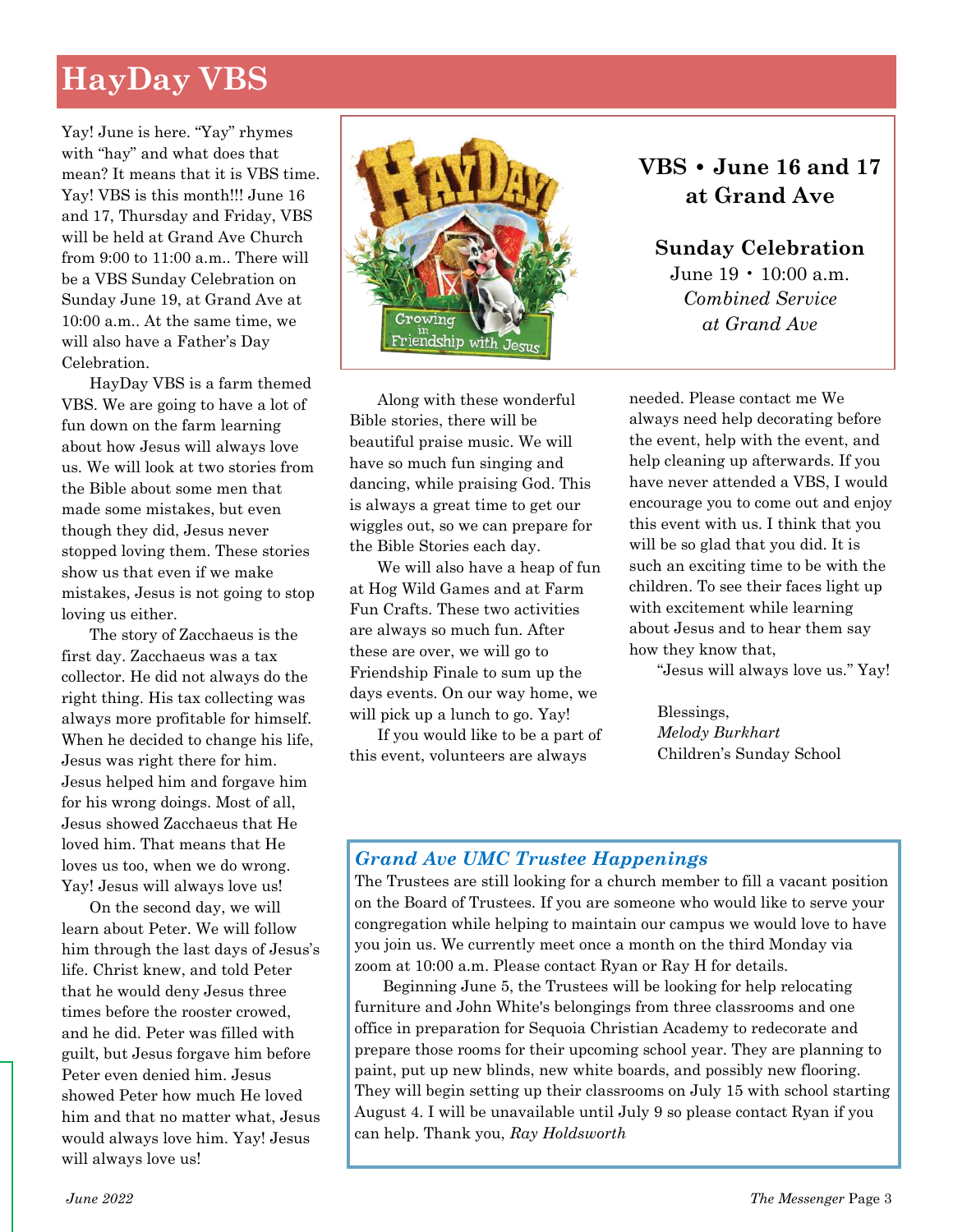# **Patience in Waiting** *By Judy Lowery*

"…And we pray this in order that you may live a life worthy of the Lord and may please Him in every way: bearing fruit in every good work, growing in the knowledge of God, being strengthened with all power according to his glorious might so that you may have great endurance and patience, and joyfully giving thanks to the Father…" In Jesus' name, Amen.

Colossians 1:10-12a NIV

When someone mentions not feeling well, having a pain in the right side, what immediately comes to mind? Appendicitis attack?

Our grandson Nate told Al that his legs felt wobbly and that his side hurt one Friday morning when Al showed up to take Nate and his brother Elliot to school. Before leaving, Al suggested that he text or call his mom, which he did. She gave him permission to stay home that day.

Later that afternoon, his dad took him to the pediatrician and then to emergency. Well, it *was* his appendix. Nate was scheduled for surgery; however, it kept getting delayed. He finally had a laparoscopic appendectomy on Saturday morning, with three small incisions in his abdomen.

Nate's parents, Chris and Shanda, were relieved when he was finally discharged Sunday afternoon. They were scheduled to fly to New York city Monday morning, something that had been planned for weeks ahead of time. Needless to say, the emergency appendectomy was a big surprise!

Shanda was beginning a clinical trial at the Sloan-Kettering Cancer Center and would be staying in New York City for five weeks. Chris had planned on spending that first week with her. They had arranged for different families to host both boys while they were gone—friends with school -aged children who would be able to take Nate and Elliot to school, sports and other activities.

Plans changed though with Nate's surgery. The doctor's orders were for him to get plenty of rest and not have any strenuous activity for two weeks. This meant no tennis team or matches among other things. It was very disappointing for him.

Instead of spending the first couple of nights with his friend Ben, he came to our house on Monday morning. Nate hoped to go back to school on Wednesday. However, we did not feel that he was strong enough to return to a full day at school and after checking with his parents, decided to have him stay home one more day. More disappointment!

Al and I explained that we only wanted the best for him. But it was hard, especially when he started feeling better. So, we thought Wednesday should be a trial day, getting up early and getting ready just like he would on a normal day—except we changed the time from 6:00 a.m.to 7:00 a.m. Too early for grandparents.

Would he be able to stay up the whole day, with no lying down on the sofa?

By the evening, he was still feeling good and seemed to have more energy than previously. Nate was happy to hear that he could return to school on Thursday morning. Afterwards he'd be able to go home with a friend for two nights, until his dad picked him up on Saturday morning.

One little crinkle was that he wasn't supposed to lift anything



heavy. Now what to do about Nate's backpack that was filled with books, a laptop computer, gym clothes, and various other items? The idea of having a rolling backpack didn't go over very well.

With a look of resignation on his face, he and I sat down together at the computer at the beginning of the week and found a black one that was acceptable. At least I thought it would work just fine. The backpack was to be delivered on Wednesday afternoon. Perfect!

When it arrived, he emptied out his regular backpack and decided what to take in the rolling one, which was a bit smaller. Al and I wondered if he would use it at all, not wanting to look different from the other kids. We encouraged him to follow the doctor's orders.

There are a number of situations in life when we have to wait patiently for something, whether it's recuperating from surgery, waiting for someone to call, a job to open up, a baby to be born, a prayer to be answered… Waiting is difficult!

Dear Lord, give us the wisdom to know your will and the patience to wait for your perfect timing.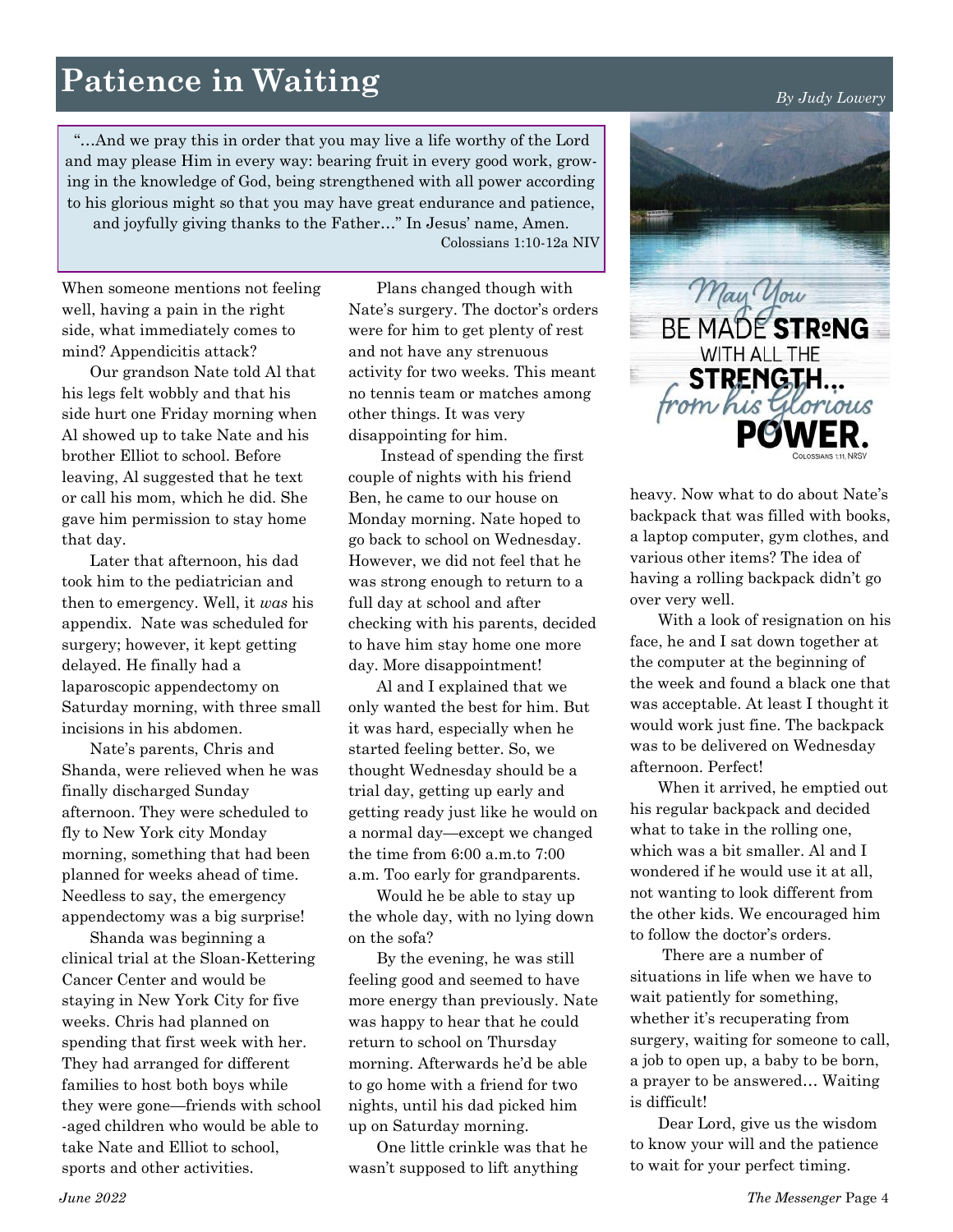# **June 2022 Prayer Calendar**

**Wednesday, June 1 -** Pray for the Bible Study via Zoom from 10:00 to 11:00 a.m. **If you would like to join, please email Pastor Tom at [tburatovich@gmail.com.](mailto:tburatovich@gmail.com)**

**Thursday, June 2 -** Pray for the teachers and students as they enter Summer Break. Pray for all of the graduates who will enter a new chapter in their lives.

**Friday, June 3 -** Pray that we can reflect on the Bible verse: Proverbs 11:25 - *A generous person will prosper; whoever refreshes others will be refreshed.*

**Saturday, June 4 -** Pray for the Clothing Closet workers and attenders as they seek to give witness to the Gospel by providing clothes and hopes to those in need.

**Sunday, June 5 -** Pray for Sunday Worship Services.

9:30 a.m. at GAUMC 11:00 a.m. at FUMC

**Monday, June 6 -** Pray that God will help us this week as we maneuver through different situations.

**Tuesday, June 7 -** Pray for all of the church committees who will meet this month.

**Wednesday, June 8** - Pray for the Bible Study via Zoom from 10:00 to 11:00 a.m.

**Thursday, June 9 -** Pray for our church families today.

**Friday, June 10 -** Pray for Our Conference as Annual Conference begins.

**Saturday, June 11 -** Pray for the Greeters who will welcome all through the church doors.

**Sunday, June 12 -** Pray for Sunday Worship Services. 9:30 a.m. at GAUMC 11:00 a.m. at FUMC

**Monday, June 13 -** Pray for the ones from our churches who are ill and rehabilitating. Pray for strength and healing.

**Tuesday, June 14 -** Pray and reflect on John 8:12 *"Again Jesus spoke to them, saying, "I am the light of the world, Whoever follows me will not walk in darkness, but will have the light of life."*

**Wednesday, June 15 -** Pray for the Bible Study via Zoom from 10:00 to 11:00 a.m.

**Thursday, June 16 -** Pray VBS and those who attend. May they see Jesus in our church.

**Friday, June 17 -** Pray VBS and those who attend.

**Saturday, June 18 -** Pray for the Praise Team as they prepare for Sunday Worship Services.

**Sunday, June 19 -** Pray for our **combined VBS Celebration Service at 10:00 a.m.** at Grand Ave. Thank God for fathers. Happy Father's Day!

**Monday, June 20 -** Pray that we can reflect on bible verse Matthew 7:7 *"Ask and it will be given to you; seek and you will find; knock and the door will be opened to you."*

**Tuesday, June 21 -** Pray and reflect on 1 Corinthians 13:1 *"If I give all I possess to the poor and surrender my body to the flames, but have not love, I gain nothing. Love is patient, love is kind. It does not envy, it does not boast, it is not proud. It is not rude, it is not selfseeking, it is not easily angered, it keeps no record of wrongs."*

**Wednesday, June 22 -** Pray for Melody and Ryan as they prepare activities for the children and youth of our churches.

**Thursday, June 23 -** Pray for Pastor Tom as he does the Walking Devotions on Tuesdays and Thursdays that can be viewed on the website and on Facebook at Grand Avenue UMC and Porterville FUMC.

**Friday, June 24 -** Pray for the ones of our churches who are travelling. Pray for safe travels.

**Saturday, June 25 -** Please pray and reflect on Bible verse: *"I consider that our present sufferings are not worth comparing with the glory that will be revealed in us."* Romans 8:18

**Sunday, June 26 -** Pray for Sunday Worship Services.

9:30 a.m. at GAUMC 11:00 a.m. at FUMC

**Monday, June 27 -** Today, pray for all the many blessings in your life.

**Tuesday, June 28 -** Take a moment and spend time in nature if possible and pray and thank God for his beautiful creation.

**Wednesday, June 29 -** Pray for the Bible Study via Zoom from 10:00 to  $11:00$  a.m.

**Thursday, June 30** – Praise God for His faithfulness.



## *SCE Sundays in July and August*

**Save Church Energy! In July and August First and Grand Ave and will meet together on Sunday mornings at 10:00 a.m.**  In July, both congregations will meet together at First UMC. In August, both congregations will meet together at Grand Ave UMC.